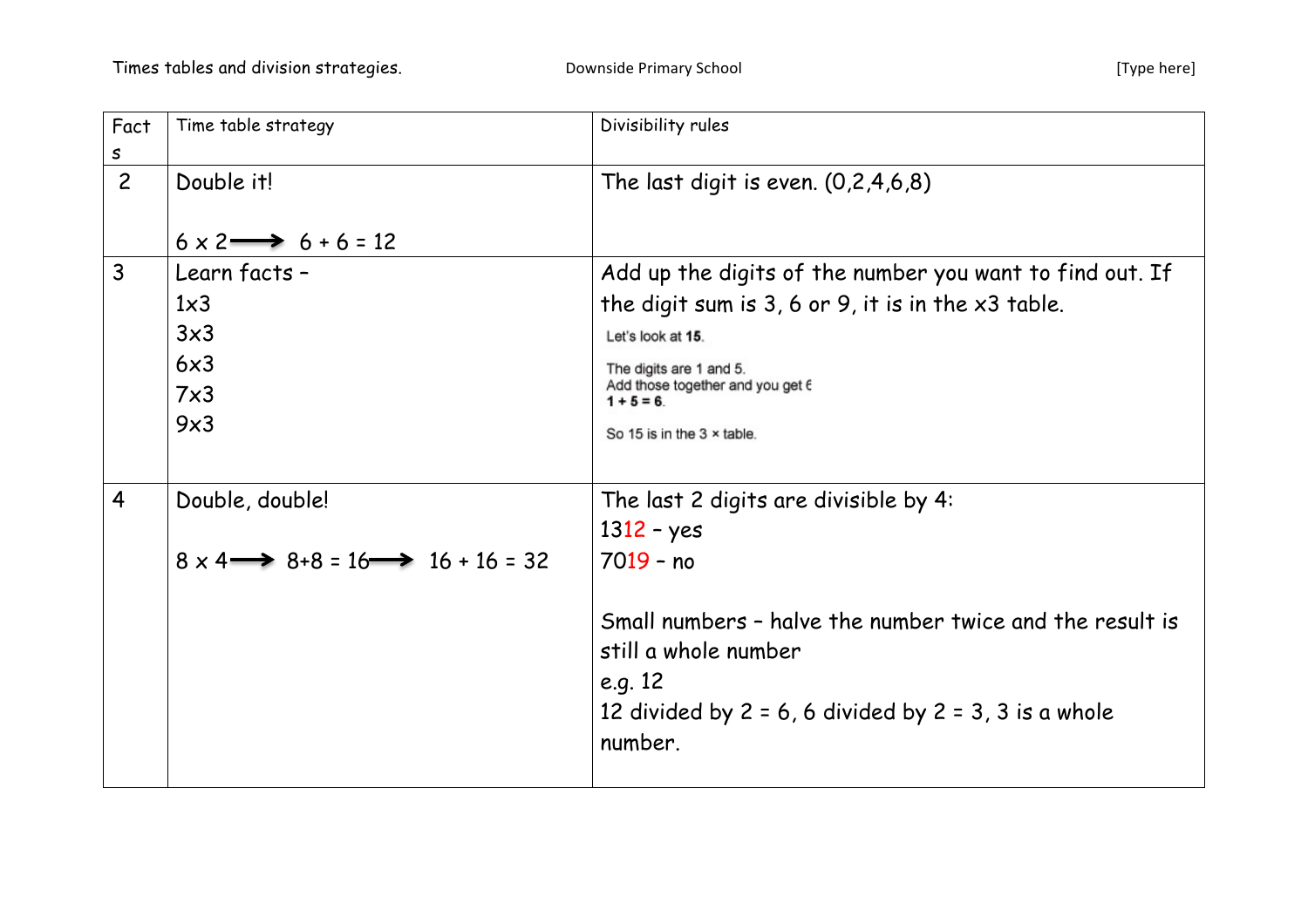| 5              | Five times an odd number ends with 5,<br>and five times an even number ends<br>with O.                                | If it ends with 0 or 5, its a multiple of five, otherwise<br>it's not.                                                                                                                                                                                                                          |
|----------------|-----------------------------------------------------------------------------------------------------------------------|-------------------------------------------------------------------------------------------------------------------------------------------------------------------------------------------------------------------------------------------------------------------------------------------------|
| 6              | Multiply by 3 and double.                                                                                             | Even and divisible by 3.<br>If it passes the rules for $x2$ and $x3$<br>e.g. 114 - It is even, and $1+1+4=6$ and 6 divided $3 = 2$                                                                                                                                                              |
| $\overline{7}$ | Use commutative rule by looking at<br>other times table facts.                                                        | Double the last digit and subtract it from a number made by the<br>other digits. The result must be divisible by 7. (We can apply this<br>rule to that answer again)<br>672 (Double 2 is 4, 67-4=63, and 63÷7=9) Yes<br>105 (Double 5 is 10, $10-10=0$ , and 0 is divisible by 7)<br><b>Yes</b> |
| 8              | Double, double, double!<br>$6 \times 8 \rightarrow 6 + 6 = 12 \rightarrow 12 + 12 = 24 \rightarrow$<br>$24 + 24 = 48$ | The last three digits are divisible by 8<br>109816 $(816 \div 8 = 102)$ Yes<br>216302 (302÷8=37 $3/4$ ) No                                                                                                                                                                                      |
| 9              | Multiply by 10 and subtract a group.<br>$6 \times 9 \rightarrow 6 \times 10 = 60 \rightarrow 60 - 6 = 54$             | The sum of the digits are divisible by 9.                                                                                                                                                                                                                                                       |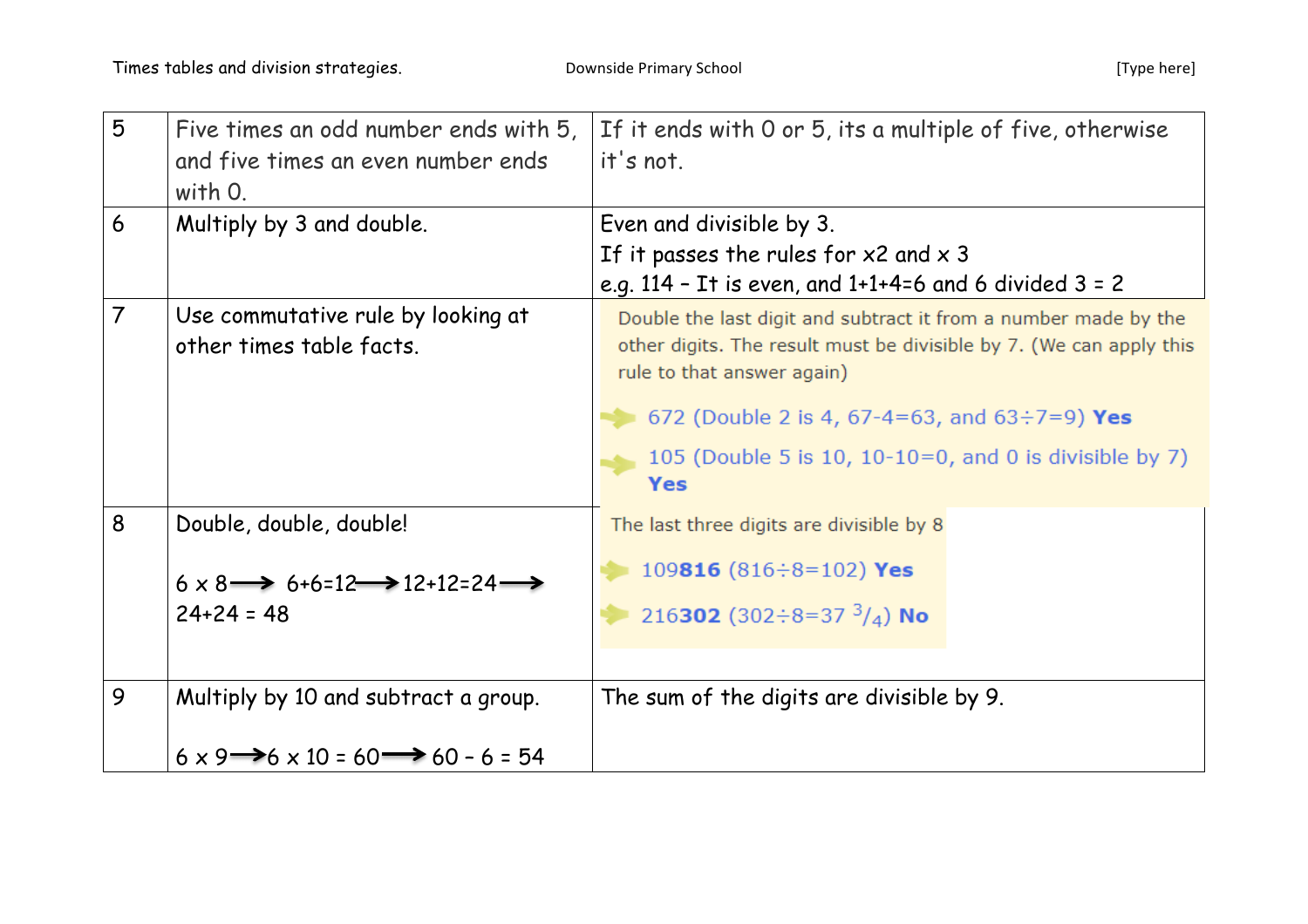|    | $9 \times 9 = 81$                                                                                                                                                                                           | The sum of the digits is divisible by 9                                                                                  |  |
|----|-------------------------------------------------------------------------------------------------------------------------------------------------------------------------------------------------------------|--------------------------------------------------------------------------------------------------------------------------|--|
|    | - Each finger to the left of the curled finger represents 10.<br>- Say 10, 20, 30, 40, 50, 60, 70, 80<br>- Each finger to the right of the curled finger represents one.<br>- Count 1. (Or 81)<br>$-9x9=81$ | (Note: This rule can be repeated when needed)<br>1629 $(1+6+2+9=18)$ , and again, $1+8=9$ ) Yes<br>2013 $(2+0+1+3=6)$ No |  |
| 10 | Count by 10's or add zero as a place<br>holder.<br>$4 \times 10 \rightarrow 10, 20, 30, 40$                                                                                                                 | The number ends in 0.                                                                                                    |  |
| 11 | Multiples of 11 that are less than one<br>hundred are simply the multiplied digit<br>repeated: so $2 \times 11 = 22$ , $3 \times 11 = 33$ , $4 \times 11$<br>$= 44$                                         |                                                                                                                          |  |